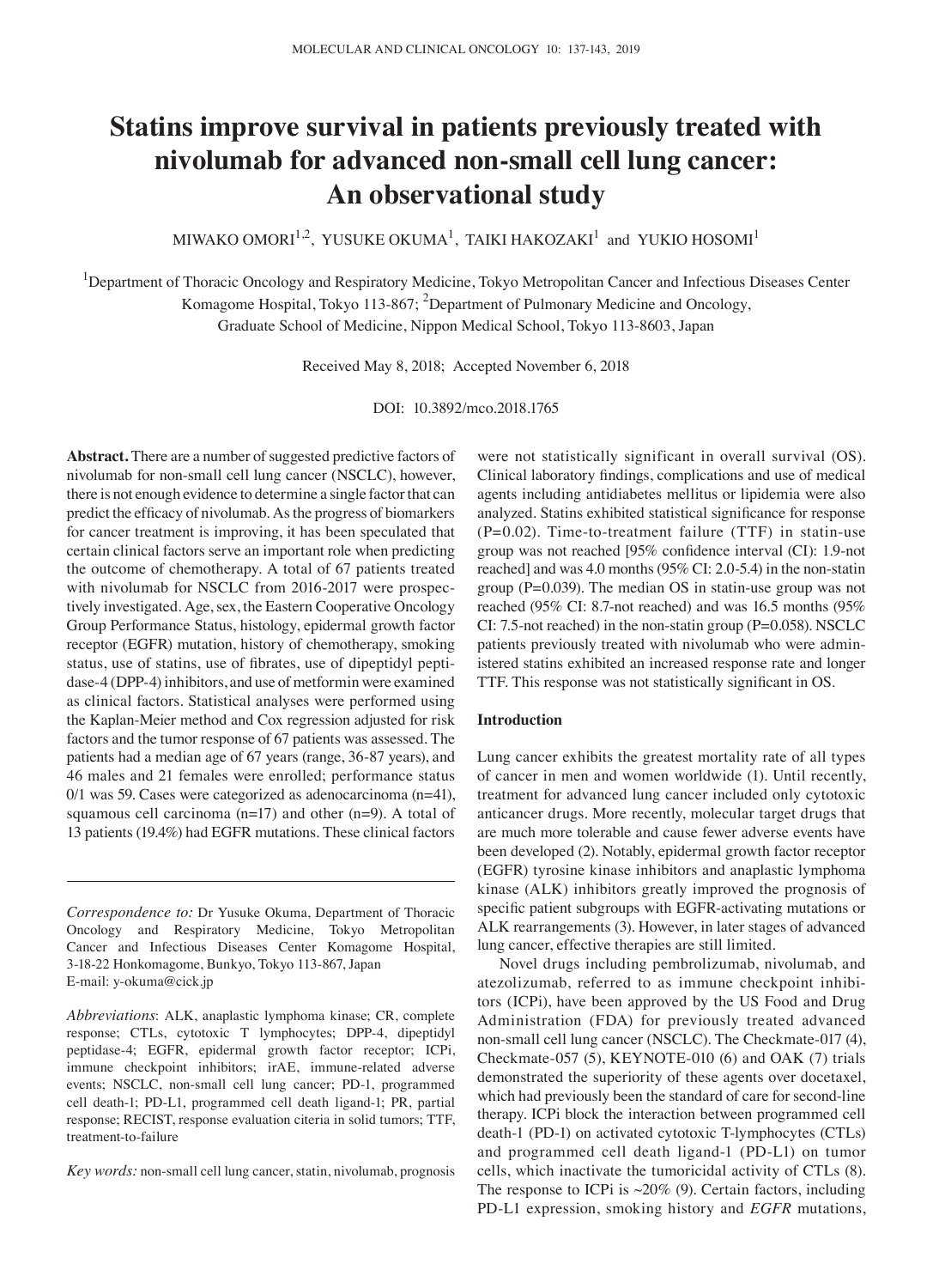were suggested to be predictive biomarkers in several clinical trials (10‑13), but they are not enough to predict response with ICPi. In the meantime, the efficacy of PD-1 blockade therapy is considered to be relevant to metabolism (14‑17). The association between metformin, a type 2 diabetes drug, and the efficacy of PD‑1 blockade has been reported *in vivo* and *in vitro* (18). Other drugs that affect metabolism, such as statins, have also been reported to have antitumor effects (19). The off-target effects in combination with cytotoxic chemotherapy and metoformin/statin resulted in longer survival for elderly NSCLC patients due to attenuated chronic inflammation (20).

In the present study a prospective observational database was used to evaluate advanced NSCLC patients previously treated with nivolumab to investigate predictive biomarkers and the effects of drugs that affect metabolism.

## **Patients and methods**

*Patients and data acquisition.* A total of 73 patients treated with nivolumab for advanced NSCLC in the first (recurrence after surgery), second or later lines of therapy at the Tokyo Metropolitan Cancer and Infectious Diseases Center Komagome Hospital (Tokyo, Japan) between January 2016 and February 2017 who did not participate in other clinical trials were identified using the database of the prospective observational study (UMIN registry no. UMIN000021694) and the study protocol was approved by the Ethics Committee of Tokyo Metropolitan Cancer and Infectious Diseases Center Komagome Hospital. Written informed consent from patients was waived for the present study by the Ethics Committee due to the observational nature of the protocol. The following clinical factors of lung cancer patients were examined: Age, sex, Eastern Cooperative Oncology Group Performance status(21), histology, *EGFR* mutation, history of chemotherapy, smoking status, use of statins, use of fibrates, use of dipeptidyl peptidase-4 (DPP-4) inhibitors and use of metformin. Patients treated with involumab in the present analysis was concurrently treated with statins, fibrateds, DDP‑4 inhibitors, and metformin. The status of each patient at the beginning of nivolumab therapy was evaluated based on the use of statins by each patient. The same classification method was used for fibrates, DPP-4 inhibitors, and metformin.

*Statistical analysis.* Descriptive statistics was used to summarize the patients' baseline characteristics. The objective tumor response of nivolumab was determined following the Response Evaluation Criteria in Solid Tumors (RECIST) version 1.1 guidelines (22). The efficacy of nivolumab prior therapy was divided into two groups: Responders and non‑responders. In patients treated with chemotherapy, responders were patients who achieved complete response (CR) or partial response (PR) according to the RECIST version 1.1 guidelines (23). Overall survival (OS) was defined as the time from the date of nivolumab treatment to the date of death for any reason. The time-to-treatment failure (TTF) was defined as the time from the date of initiation of nivolumab treatment to the date of disease progression or death. In any case of termination because of immune-related adverse events (irAE), the date of progression or death was defined as the event. Retreatment of nivolumab following recovery from irAE was permissive.

Univariate and multivariate analyses were conducted to identify the associations between the response to nivolumab therapy and the clinical characteristics of patients with advanced NSCLC. Categorical variables were tested for significance using Fisher's exact test or the  $\chi^2$  test, as appropriate. Multivariate logistic regression analysis was used to assess the associations between patient variables and response to nivolumab therapy. TTF was estimated using Kaplan‑Meier curves with a two-sided log-rank test. All P-values were two-sided, and P<0.05 was considered to indicate a statistically significant difference. All statistical analyses were performed using the JMP 11 software (SAS Institute, Inc., Cary, NC, USA).

# **Results**

*Baseline characteristics.* Among 73 patients treated with nivolumab as the second‑line or later lines of chemotherapy, a total of 67 patients whose radiological response could be evaluated were included in this analysis. Patients had a median age of 67 years (36‑87 years). A total of 46 male and 21 female patients were analyzed. A total of 41 (61.2%) patients had adenocarcinoma, and 17 (25.4%) patients had squamous cell carcinoma. A total of 13 (19.4%) patients had *EGFR* mutation. At the time of initiation of nivolumab, 10 (14.9%) patients were treated with statins. Other patient characteristics are detailed in Table I. The median follow‑up time calculated from nivolumab treatment was 3.5 months. A total of 2 patients included with metformin at a dose of 250 mg/day; 3 patients were included who were treated with 10 mg/day atorvastatin; 1 patient was treated with 30 mg/day of fluvastatin; 2 patients were treated with 2.5 mg/day of rosuvastatin; 3 patients were treated with 5 mg/day of pravastatin and 1 patient was treated with 2.5 mg/day of pravastatin.

*Clinical outcome.* Of the 67 patients, 1 achieved a CR, 14 achieved a PR, 23 achieved stable disease status, and 25 developed progressive disease (PD) according to the RECIST criteria. A total of 4 patients were not evaluated for response due to early death or loss to follow‑up. The objective response rate was 22.4% (Table II).

The results of univariate and multivariate analyses of variable factors of response in patients treated with nivolumab are presented in Table III. In the univariate analysis, patients treated with nivolumab as a first‑ or second‑line therapy tended to have a better response rate than those receiving nivolumab as a later-line therapy [odds ratio  $(OR)$ , 36.7 vs. 4.5%, respectively; P=0.008]. In addition, patients treated with statins at the time of initiation of nivolumab therapy tended to have a better response rate than those not treated with statins (ORR, 62.5 vs. 15.9%, respectively; P=0.011). Multivariate logistic regression demonstrated that the use of statins was independent of response to nivolumab therapy [OR, 0.011; 95% confidence interval (CI): 1.35‑40.10; P=0.021]. *EGFR* mutations were revealed to not be a predictive factor; none of the patients who had *EGFR* mutations was a responder.

TTF for all treated patients with nivolumab was 4.96 months (95% CI: 2.66‑7.62), and OS was not reached.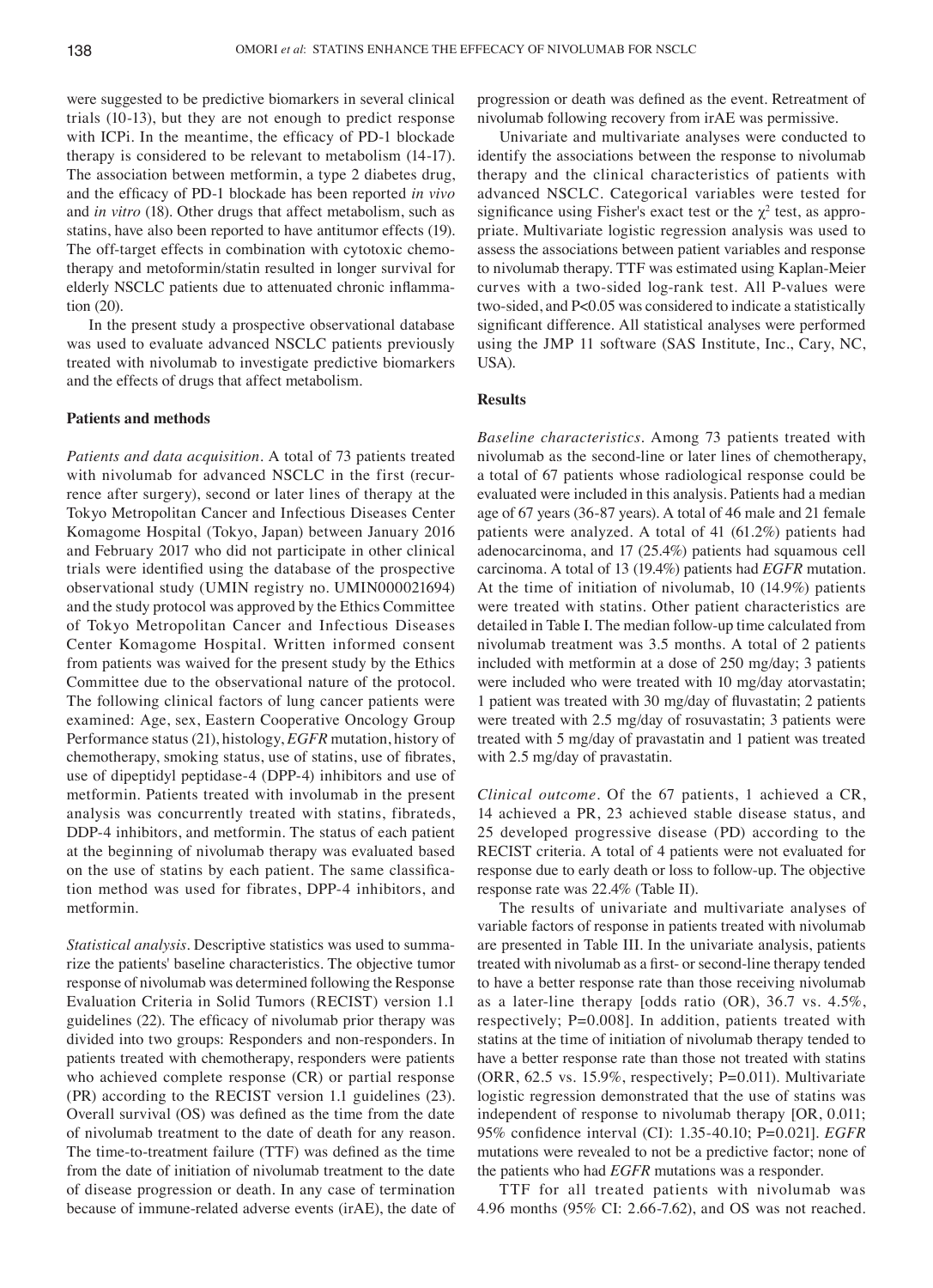|  |  |  |  |  |  | Table I. Baseline characteristics of registered patients. |  |  |  |  |  |  |
|--|--|--|--|--|--|-----------------------------------------------------------|--|--|--|--|--|--|
|--|--|--|--|--|--|-----------------------------------------------------------|--|--|--|--|--|--|

| Variants                              | Statins $(+)$ (n=10) | $\%$             | Statins $(-)$ (n=57) | $\%$ |  |
|---------------------------------------|----------------------|------------------|----------------------|------|--|
| Age, years [median (range)]           | 70 (53-78)           |                  | $67(36-87)$          |      |  |
| Sex                                   |                      |                  |                      |      |  |
| Male                                  | $8\,$                | 80.0             | 38                   | 66.7 |  |
| Female                                | $\overline{2}$       | 20.0             | 19                   | 33.3 |  |
| PS                                    |                      |                  |                      |      |  |
| 0/1                                   | 9                    | 90.0             | 50                   | 86.7 |  |
| $\overline{c}$                        | 1                    | 10.0             | 7                    | 13.3 |  |
| Histological subtypes                 |                      |                  |                      |      |  |
| Adenocarcinoma                        | $\tau$               | 70.0             | 34                   | 59.6 |  |
| SQC                                   | $\sqrt{2}$           | 20.0             | 15                   | 26.3 |  |
| <b>NSCLC</b>                          | $\overline{0}$       | $\boldsymbol{0}$ | $\overline{4}$       | 7.0  |  |
| <b>ADSQC</b>                          | $\Omega$             | $\theta$         | $\overline{2}$       | 3.6  |  |
| <b>LCNEC</b>                          | 1                    | 10.0             | $\mathbf{1}$         | 1.8  |  |
| Large cell carcinoma                  | $\boldsymbol{0}$     | $\boldsymbol{0}$ | 1                    | 1.8  |  |
| <b>EGFR</b> mutation                  |                      |                  |                      |      |  |
| Wild-type                             | 10                   | 100.0            | 34                   | 77.2 |  |
| EGFR exon19 del                       | $\boldsymbol{0}$     | $\boldsymbol{0}$ | $\tau$               | 12.2 |  |
| EGFR exon21 L858R                     | $\overline{0}$       | $\boldsymbol{0}$ | 6                    | 10.6 |  |
| Lines of chemotherapy, median (range) | $2(2-4)$             |                  | $2(1-5)$             |      |  |
| <b>Smoking Status</b>                 |                      |                  |                      |      |  |
| Current or former                     | $8\,$                | 100              | 47                   | 82.5 |  |
| Never                                 | $\overline{0}$       | $\overline{0}$   | 10                   | 17.5 |  |
| Use of fibrates                       |                      |                  |                      |      |  |
| Yes                                   | $\mathbf{0}$         | $\overline{0}$   | $\overline{4}$       | 7.0  |  |
| N <sub>o</sub>                        | 10                   | 100              | 53                   | 93.0 |  |
| Use of DPP-4 inhibitors               |                      |                  |                      |      |  |
| Yes                                   | $\mathfrak{Z}$       | 30.0             | 2                    | 3.5  |  |
| N <sub>o</sub>                        | $\overline{7}$       | 70.0             | 55                   | 96.5 |  |
| Use of metformin                      |                      |                  |                      |      |  |
| Yes                                   | $\mathbf{1}$         | 10.0             | 1                    | 1.8  |  |
| No                                    | 9                    | 90.0             | 56                   | 98.2 |  |

PS, performance status; SQC, squamous cell carcinoma; NSCLC, non-small cell lung cancer; ADSQC, adenosquamous cell carcinoma; LCNEC, large cell neuroendocrine carcinoma; EGFR, epidermal growth factor receptor; DPP-4, dipeptidyl-peptidase-4.

Table II. Objective response to treatment.

| Objective response           | Patients, n | $(\%)$ |  |
|------------------------------|-------------|--------|--|
| <b>CR</b>                    |             | 1.5    |  |
| <b>PR</b>                    | 14          | 20.9   |  |
| <b>SD</b>                    | 23          | 34.3   |  |
| PD.                          | 25          | 37.3   |  |
| <b>NE</b>                    | 4           | 6.0    |  |
| Overall response rate $(\%)$ | 15          | 22.4   |  |

CR, complete response; PR, partial response; SD, stable disease; PD, progressive disease; NE, not evaluate.

TTF of statin (+) group was not reached (95% CI: 1.9‑not reached), whereas TTF of statin (-) group was 4.0 months (95% CI: 2.0‑5.4; P=0.039; Fig. 1A and B). OS of statin (+) group was not reached (95% CI: 8.7‑not reached) and OS of statin (-) was 16.5 months (95% CI: 7.5-not reached; P=0.058; Fig. 2A and B).

# **Discussion**

The results of the present study demonstrated that the use of statins led to a good response in patients treated with nivolumab for advanced NSCLC. A number of predictive biomarkers of nivolumab or other immune checkpoint blockade therapies have been previously proposed. PD-L1 expression on tumor cells was demonstrated to be a possible biomarker predictor of nivolumab or other immune checkpoint blockade therapies in patients with advanced NSCLC, melanoma or renal cell cancer (5,6,22). Besides PD‑L1 expression of the tumor tissue, smoking history and oncogenic driver mutations (*EGFR* mutation and ALK fusion) were previously suggested to be predictive biomarkers (5,6). In addition, previous studies revealed that counts of neutrophils, lymphocytes, eosinophils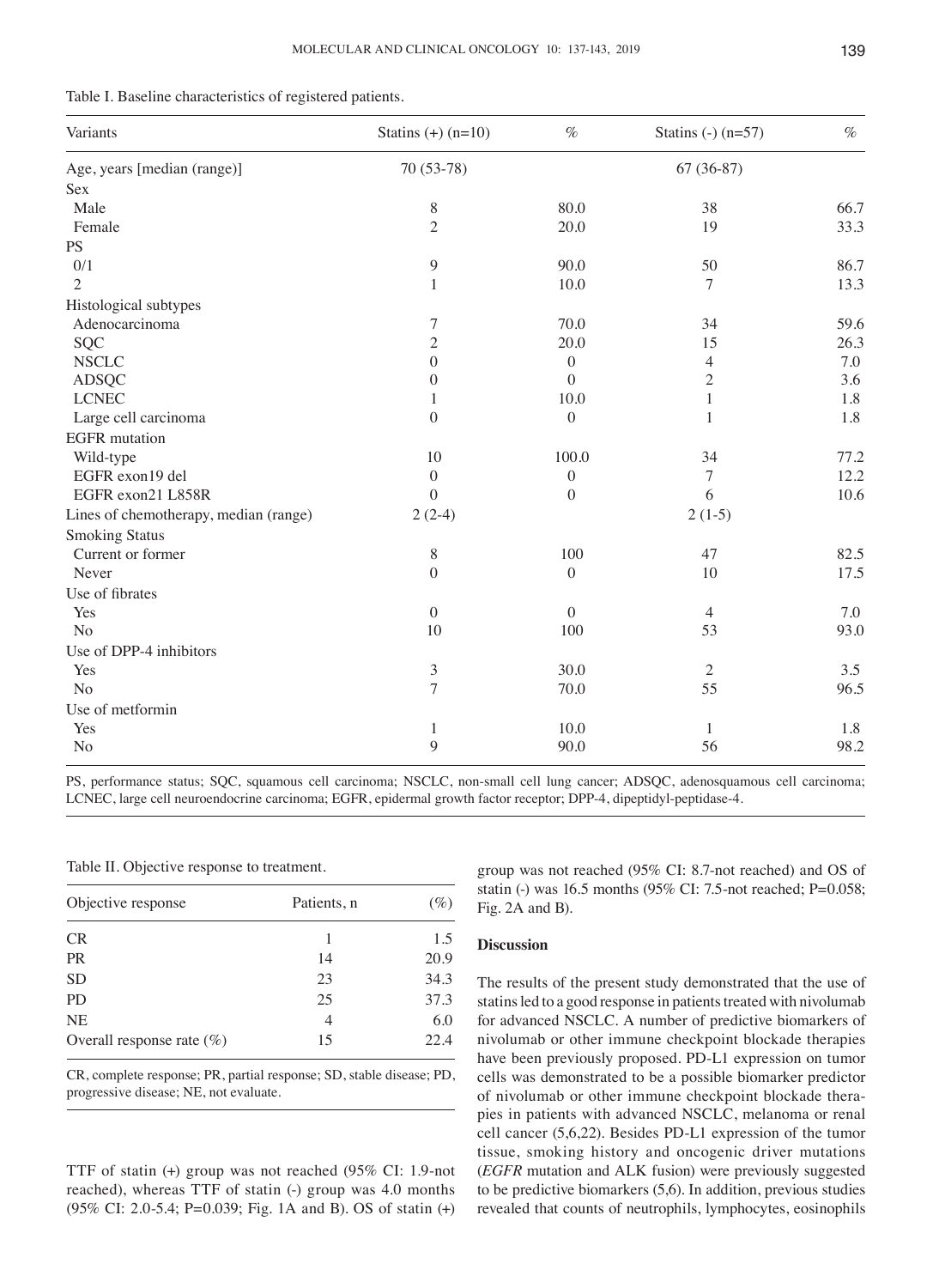| Characteristic<br>Age, years<br>${<}70$<br>${\geq}70$<br>Sex<br>Male<br>Female | $RR(\%)$<br>26.5<br>16.7<br>24.3<br>20.0 | ${\rm OR}$<br>0.56<br>1.27 | 95% CI<br>0.08-2.74 | P-value<br>0.51 | <b>OR</b> | 95% CI        | P-value |
|--------------------------------------------------------------------------------|------------------------------------------|----------------------------|---------------------|-----------------|-----------|---------------|---------|
|                                                                                |                                          |                            |                     |                 |           |               |         |
|                                                                                |                                          |                            |                     |                 |           |               |         |
|                                                                                |                                          |                            |                     |                 |           |               |         |
|                                                                                |                                          |                            |                     |                 |           |               |         |
|                                                                                |                                          |                            |                     |                 |           |               |         |
|                                                                                |                                          |                            | $0.26 - 8.63$       | 1.00            |           |               |         |
|                                                                                |                                          |                            |                     |                 |           |               |         |
| PS                                                                             |                                          |                            |                     |                 |           |               |         |
| $<$ $\!2$                                                                      | 23.4                                     | 0.82                       | $0.02 - 9.53$       | 1.00            |           |               |         |
| $\geq$ 2                                                                       | 20.0                                     |                            |                     |                 |           |               |         |
| Histology                                                                      |                                          |                            |                     |                 |           |               |         |
| SQC                                                                            | 30.8                                     | 1.70                       | 0.30-8.39           | 0.47            | 1.27      | $0.27 - 6.11$ | 0.76    |
| Other                                                                          | 20.5                                     |                            |                     |                 |           |               |         |
| <b>EGFR</b> mutations                                                          |                                          |                            |                     |                 |           |               |         |
| Yes                                                                            | $\boldsymbol{0}$                         | $\boldsymbol{0}$           | $0-1.35$            | 0.09            | 0.00      | $0.00-NR$     | 0.99    |
| N <sub>o</sub>                                                                 | 28.6                                     |                            |                     |                 |           |               |         |
| Lines of chemotherapy                                                          |                                          |                            |                     |                 |           |               |         |
| 2 or 3                                                                         | 36.7                                     | 11.67                      | 1.45-546.00         | 0.01            |           |               |         |
| $\geq 4$                                                                       | 4.5                                      |                            |                     |                 |           |               |         |
| Smoking status                                                                 |                                          |                            |                     |                 |           |               |         |
| Current/former                                                                 | 23.9                                     | 1.56                       | 0.15-80.96          | 1.00            | 0.24      | $0.01 - 4.49$ | 0.34    |
| Never                                                                          | 16.7                                     |                            |                     |                 |           |               |         |
| Use of statin                                                                  |                                          |                            |                     |                 |           |               |         |
| Yes                                                                            | 62.5                                     | 8.29                       | 1.29-66.58          | 0.01            | 7.37      | 1.35-40.10    | 0.02    |
| N <sub>o</sub>                                                                 | 15.9                                     |                            |                     |                 |           |               |         |
| Use of fibrate                                                                 |                                          |                            |                     |                 |           |               |         |
| Yes                                                                            | 50.0                                     | 3.42                       | 0.04-284.54         | 0.41            |           |               |         |
| N <sub>o</sub>                                                                 | 22.0                                     |                            |                     |                 |           |               |         |
| Use of DPP-4 inhibitor                                                         |                                          |                            |                     |                 |           |               |         |
| Yes                                                                            | 25.0                                     | 1.12                       | 0.020-15.64         | 1.00            |           |               |         |
| N <sub>o</sub>                                                                 | 22.9                                     |                            |                     |                 |           |               |         |
| Use of metformin                                                               |                                          |                            |                     |                 |           |               |         |
| Yes                                                                            | 100                                      | Inf                        | $0.09$ -Inf         | 0.23            |           |               |         |
| No                                                                             | 21.6                                     |                            |                     |                 |           |               |         |

Table III. Univariate and multivariate analyses of variable factors of response in previously treated NSCLC patients treated with nivolumab.

RR, response rate; OR, odds ratio; PS, performance status; SQC, squamous cell carcinoma; NR, not reached; CI, confidence interval; EGFR, epidermal growth factor receptor; DPP-4, dipeptidyl peptidase4; Inf, infinity.

and lactate dehydrogenase levels in the peripheral blood could be predictive biomarkers of ipilimumab therapy for melanoma (24‑26). However, evidence is not sufficient to use these indicators as predictive biomarkers. Therefore, in the present study, various markers were analyzed in patients treated with nivolumab for advanced NSCLC to assess predictability.

In the present study of nivolumab therapy, the response of patients treated with statins was better than that of patients not treated with statins. Cellular metabolism is considered to be important to immunotherapy of cancer (27). In fact, DPP-4 and metformin inhibitors have been reported to enhance anticancer effects of ICPi *in vivo* or *in vitro* (16,18,28). In the present study, patients treated with DPP‑4 inhibitors or metformin were few and did not exhibit a significantly good response. Chamoto *et al* (29) recently reported that bezafibrate enhanced tumor-growth suppression and animal-survival activities by anti‑PD‑L1 monoclonal antibody. Statins, inhibitors of 3‑hydroxy‑3‑methylglutaryl coenzyme A reductase, are efficient and widely used drugs in the treatment of cardiovascular diseases and lipid disorders, especially hypercholesterolemia (28‑30). Conversely, statins have been previously reported to prolong the survival and decrease the incidence of patients with various cancers (30‑32). The mechanism of the anticancer activity of statins remains unclear, but a previous review has demonstrated this anticancer effect (33). Mitogen‑activated protein kinase and extracellular signal-regulated kinase upregulate antiapoptotic molecules in small cell lung cancer (SCLC) cells (34,35), and simvastatin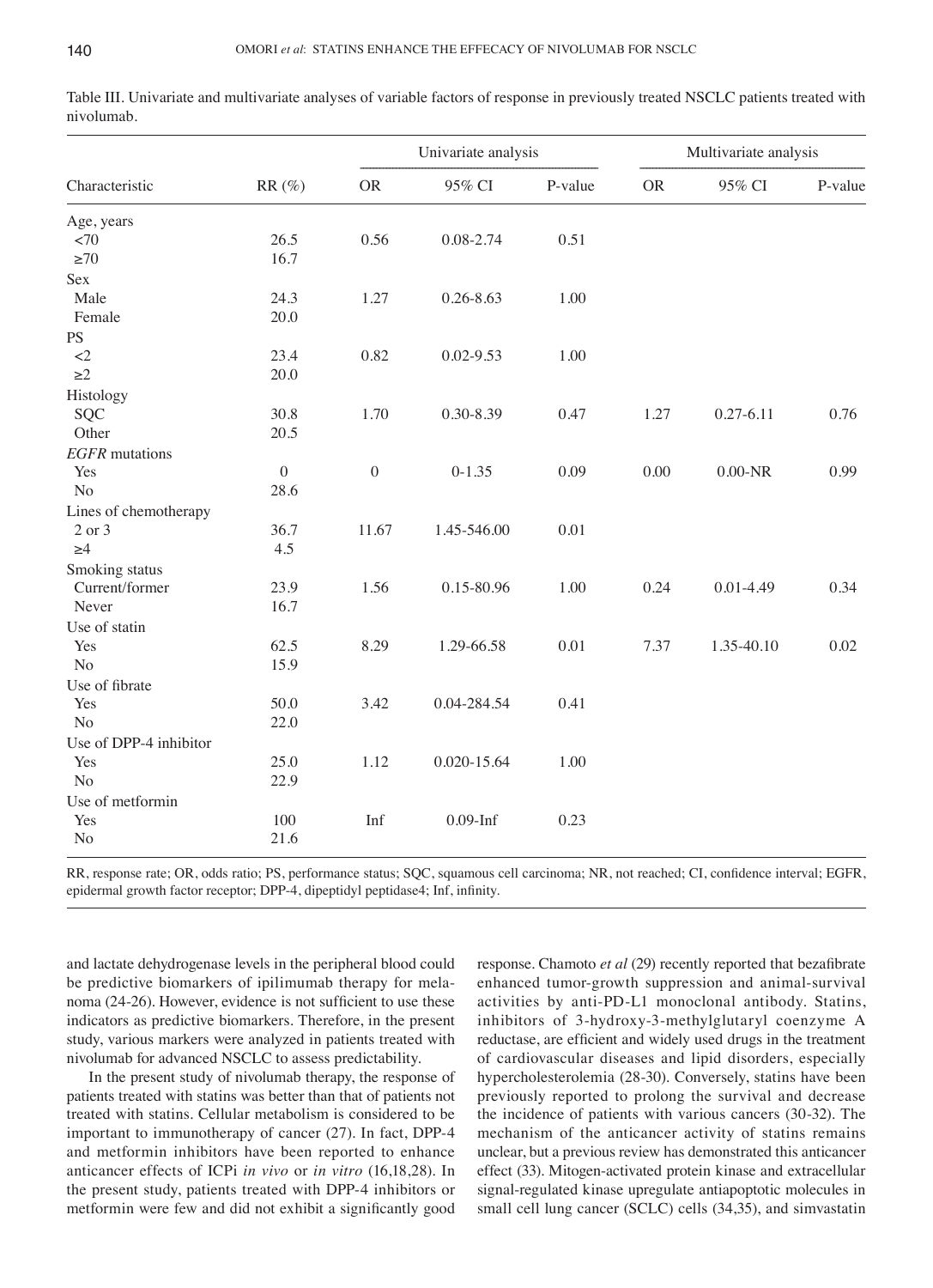

Figure 1. (A) The estimated Kaplan–Meier curves for treatment-to-failure in all patients treated with nivolumab. (B) The estimated Kaplan–Meier curves for overall survival in all patients treated with nivolumab.



Figure 2. (A) Survival curve comparing statin (+) group and statin (-) group in treatment-to-failure demonstrating statistically significance (P=0.025). (B) Survival curve comparing statins (+) group and statins (-) group in overall survival exhibited a significant improvement in the statin (+) group (P=0.058).

can disrupt this process through impaired Ras superfamily signaling (34‑36). Statins also have a potentially synergic effect in combination with cytotoxic chemotherapy (36‑38). In the clinical setting, metformin and statin attenuates chronic inflammation (and stabilization TP53 function), which demonstrated the survival benefit in combination with EGFR tyrosine kinase inhibitor for EGFR mutation‑positive NSCLC (39) and reduced cancer risk in Korean nation‑wide surveillance (40). In the present study, nivolumab demonstrated similar tendency for survival. A number of previous *in vitro* studies have demonstrated that statins arrest cells in the G1 or S phase by affecting cell-cycle regulatory proteins such as cyclins, cyclin‑dependent kinases (CDKs), and inhibitors of CDK (33,41,42). In addition, statins have been considered to lead to apoptosis of cancer cells through effects of various molecules such as B cell lymphoma (Bcl)‑2, Bcl‑2‑associated X protein and caspase 3 (33,43‑45). Furthermore, statins have been demonstrated to inhibit intracellular signaling pathways in cancer cells (33). Other studies have reported that statins activated anticancer immunity and may reduce the development of cancer cells and metastasis (46,47). One previous study reported that human melanoma cells with statins increased major histocompatibility complex (MHC) class I chain‑related protein A (MICA) membrane expression and made melanoma cells more sensitive to NK cells (46). Conversely, previous reports have also linked the use of statins to immunity suppression (48). Cholesterol has been reported to induce a conformational change of the transmembrane domain of MHC II (49), so it is presumed that statins modify conformation and the function of immune-related molecules, such as MHCs, and affect anticancer immunity. This theory suggests that statins may increase anticancer effects of the ICPi through activation of T cells. Overall, the present study reveals a potential improved efficacy of ICPi; however, there is no biological plausibility to illustrate.

The present study had limitations. First, only a small number of patients were treated (n=10) with statins. It was also difficult to evaluate the effects of confounding. Secondly, another limitation was that dose and duration of statins and level of cholesterol in the peripheral blood were unknown. Third, PD-L1 expression of tumor cells in patients prior to treatment was unknown, since IHC of PD‑L1 expression is not a requirement when using nivolumab. Therefore, correlation of PD-L1 expression was not evaluated.

A definite single predictive biomarker of ICPi has not yet been identified and it has been suggested that the interaction of several clinical or biological elements of the 'cancer immunogram' are associated with response to ICPis (50). The relevance of the mevalonate pathway and ICPi is estimated in various mechanisms in the cancer biology,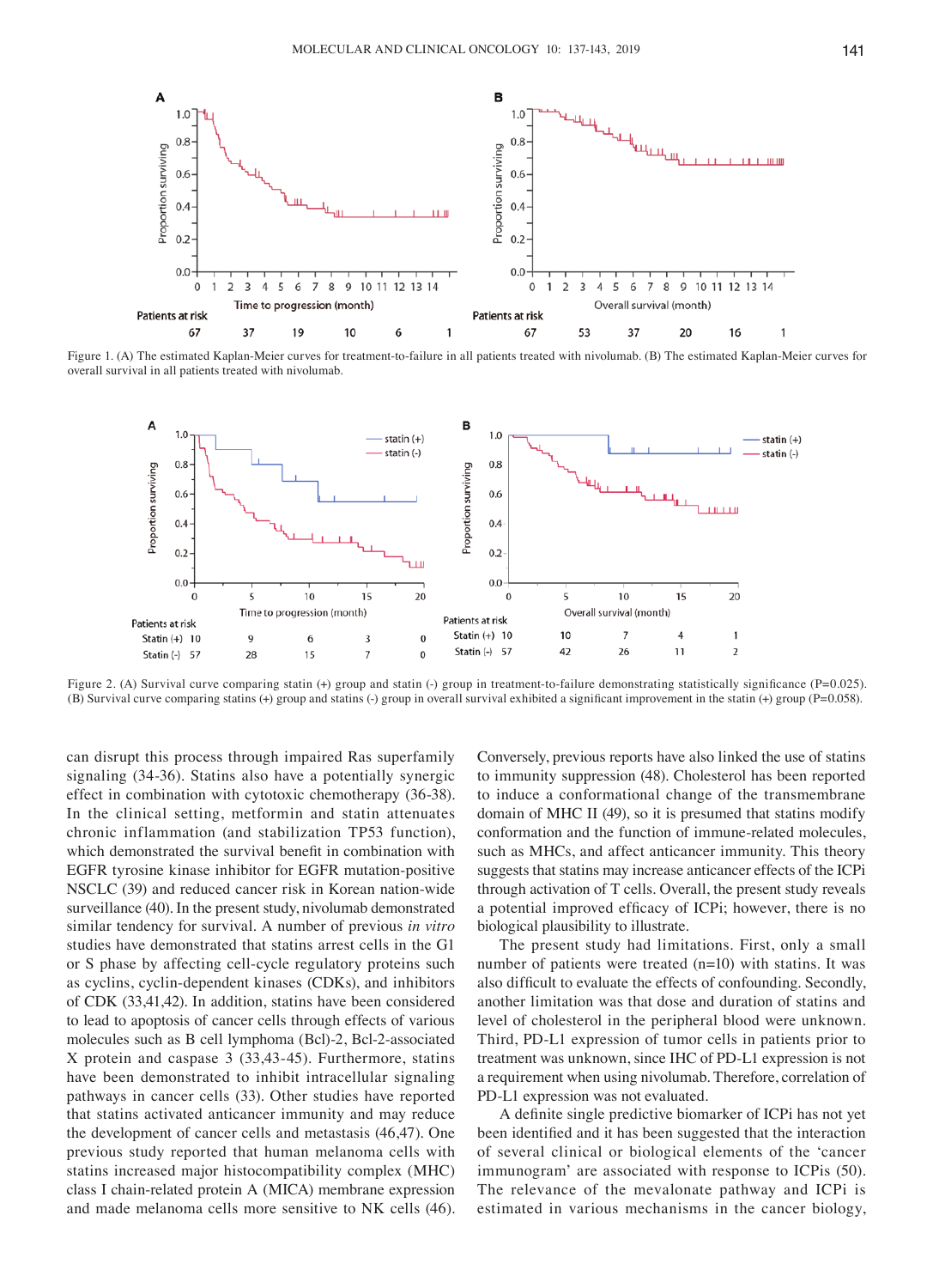but clinical studies with statins for SCLC patients were not previously demonstrated to benefit the survival (51); however, nivolumab in NSCLC was not performed. The results of the present study suggest that combination therapy of nivolumab and statins improve the survival rate and should be further investigated.

In the present study, it was demonstrated that the use of statins was associated with better response and longer TTF in patients with advanced NSCLC treated with nivolumab. Further investigations on the predictive and clinical relevance of ICPi are required.

#### **Acknowledgements**

The authors thank Dr Makoto Saito, the Senior Biostatistician in the Office for Clinical Research Support in Tokyo Metropolitan Cancer and Infectious diseases Center Komagome Hospital (Tokyo, Japan) for statistical advice.

## **Funding**

No funding was received.

# **Availability of data and materials**

All data generated or analyzed during this study are included in this published article.

## **Authors' contributions**

MO, YO, and TH analyzed the NSCLC patient treated with nivolumab, and were major contributors in writing this manuscript. YO and YH analyzed and interpreted the patient data. All authors read and approved the final manuscript.

## **Ethics approval and consent to participate**

All study protocols were approved by the Institutional Review Committee of Tokyo Metropolitan Cancer and Infectious diseases Center Komagome Hospital (Tokyo, Japan).

### **Patient consent for publication**

Not applicable.

# **Competing interests**

Yukio Hosomi has received honoraria from AstraZeneca (Osaka, Japan); Taiho Pharmaceutical Co., Ltd. (Tokyo, Japan); Chugai Pharmaceutical Co, Ltd. (Tokyo, Japan); Ono Pharmaceutical Co., Ltd. (Tokyo, Japan); Bristol‑Myers Squibb (New York, NY, USA) and Boehringer Ingelheim (Ingelheim, Germany).

#### **References**

- 1. Siegel RL, Miller KD and Jemal A: Cancer statistics, 2016. CA Cancer J Clin 66: 7‑30, 2016.
- 2. Ramalingam S and Belani C: Systemic chemotherapy for advanced non-small cell lung cancer: Recent advances and future directions. Oncologist 13 (Suppl 1): 5‑13, 2008.
- 3. Reck M, Popat S, Reinmuth N, De Ruysscher D, Kerr KM and Peters S; ESMO Guidelines Working Group: Metastatic non-small cell lung cancer (NSCLC): ESMO Clinical Practice Guidelines for diagnosis, treatment and follow‑up. Ann Oncol 25 (Suppl 3): iii27‑iii39, 2014.
- 4. Brahmer J, Reckamp KL, Baas P, Crinò L, Eberhardt WE, Poddubskaya E, Antonia S, Pluzanski A, Vokes EE, Holgado E, *et al*: Nivolumab versus docetaxel in advanced squamous-cell non-small cell lung cancer. N Engl J Med 373: 123‑135, 2015.
- 5. Borghaei H, Paz‑Ares L, Horn L, Spigel DR, Steins M, Ready NE, Chow LQ, Vokes EE, Felip E, Holgado E, *et al*: Nivolumab versus docetaxel in advanced nonsquamous non‑small‑cell lung cancer. N Engl J Med 373: 1627‑1639, 2015.
- 6. Herbst RS, Baas P, Kim DW, Felip E, Pérez‑Gracia JL, Han JY, Molina J, Kim JH, Arvis CD, Ahn MJ, *et al*: Pembrolizumab versus docetaxel for previously treated, PD‑L1‑positive, advanced non-small-cell lung cancer (KEYNOTE-010): A randomised controlled trial. Lancet 387: 1540‑1550, 2016.
- 7. Rittmeyer A, Barlesi F, Waterkamp D, Park K, Ciardiello F, von Pawel J, Gadgeel SM, Hida T, Kowalski DM, Dols MC, *et al*; OAK Study Group: Atezolizumab versus docetaxel in patients with previously treated non-small-cell lung cancer (OAK): A phase 3, open‑label, multicentre randomised controlled trial. Lancet 389: 255‑265, 2017.
- 8. Sznol M and Chen L: Antagonist antibodies to PD‑1 and B7‑H1 (PD‑L1) in the treatment of advanced human cancer. Clin Cancer Res 19: 1021‑1034, 2013.
- 9. Soria JC, Marabelle A, Brahmer JR and Gettinger S: Immune checkpoint modulation for non‑small cell lung cancer. Clin Cancer Res 21: 2256‑2262, 2015.
- 10. Ramalingam S, Hui R, Gandhi L, Carcereny E, Felip E, Ahn MJ, Eder JP, Balmanoukian AS, Leighl N, Aggarwal C, *et al*: P2.39: Long-term OS for patients with advanced NSCLC enrolled in the KEYNOTE‑001 study of pembrolizumab: Track: Immunotherapy. J Thorac Oncol 11 (10S): S241‑S242, 2016.
- 11. Matter‑Walstra K, Schwenkglenks M, Aebi S, Dedes K, Diebold J, Pietrini M, Klingbiel D, von Moos R and Gautschi O; Swiss Group for Clinical Cancer Research: A cost-effectiveness analysis of nivolumab versus docetaxel for advanced nonsquamous NSCLC including PD‑L1 testing. J Thorac Oncol 11: 1846‑1855, 2016.
- 12. Langer CJ, Gadgeel SM, Borghaei H, Papadimitrakopoulou VA, Patnaik A, Powell SF, Gentzler RD, Martins RG, Stevenson JP, Jalal SI, *et al*; KEYNOTE‑021 investigators: Carboplatin and pemetrexed with or without pembrolizumab for advanced, non-squamous non-small-cell lung cancer: A randomised, phase 2 cohort of the open-label KEYNOTE-021 study. Lancet Oncol 17: 1497‑1508, 2016.
- 13. Fehrenbacher L, Spira A, Ballinger M, Kowanetz M, Vansteenkiste J, Mazieres J, Park K, Smith D, Artal‑Cortes A, Lewanski C, *et al*; POPLAR Study Group: Atezolizumab versus docetaxel for patients with previously treated non-small-cell lung cancer (POPLAR): A multicentre, open-label, phase 2 randomised controlled trial. Lancet 387: 1837‑1846, 2016.
- 14. Pearce EL, Walsh MC, Cejas PJ, Harms GM, Shen H, Wang LS, Jones RG and Choi Y: Enhancing CD8 T‑cell memory by modulating fatty acid metabolism. Nature 460: 103‑107, 2009.
- 15. Rolf J, Zarrouk M, Finlay DK, Foretz M, Viollet B and Cantrell DA: AMPKα1: A glucose sensor that controls CD8 T‑cell memory. Eur J Immunol 43: 889‑896, 2013.
- 16. Araki K and Ahmed R: AMPK: A metabolic switch for CD8+ T‑cell memory. Eur J Immunol 43: 878‑881, 2013.
- 17. Eikawa S, Nishida M, Mizukami S, Yamazaki C, Nakayama E and Udono H: Immune‑mediated antitumor effect by type 2 diabetes drug, metformin. Proc Natl Acad Sci USA 112: 1809‑1814, 2015.
- 18. Scharping NE, Menk AV, Whetstone RD, Zeng X and Delgoffe GM: Efficacy of PD‑1 blockade is potentiated by metformin‑induced reduction of tumor hypoxia. Cancer Immunol Res 5: 9‑16, 2017.
- 19. Gruenbacher G and Thurnher M: Mevalonate metabolism in cancer. Cancer Lett 356: 192‑196, 2015.
- 20. Lee YG, Lee JH, Jang JS and Kim JH: Prognostic benefit of taking statin and/or metformin in elderly patients with advanced non-small cell lung cancer: A nationwide population-based epidemiologic study. J Clin Oncol 36: 10045‑10045, 2018.
- 21. Cancer Therapy Evaluation Program. Common Toxicity Criteria, Version 2.0. DCTD, NCI, NIH, DHHS March 1998. https://ctep. cancer.gov/protocoldevelopment/electronic\_applications/docs/ ctcv20\_4-30-992.pdf.